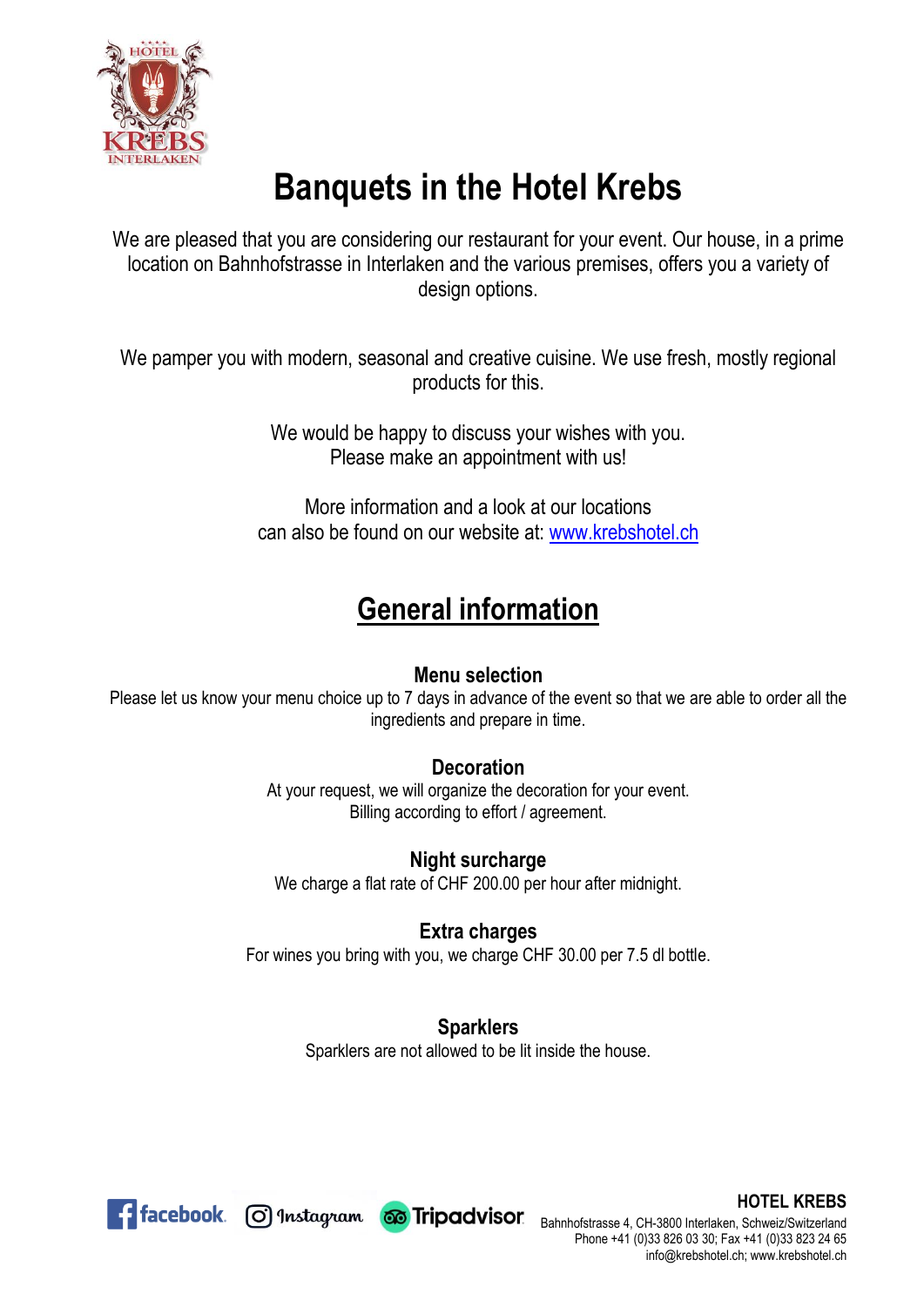

# **Premises**

**Bar: Banquet up to 20 pax** 





**Fondue-Stübli: Banquet up to 35 pax**



**Seminar room / banquet room: Banquet up to 35 pax**









Ficebook. O Instagram co Tripadvisor.

**HOTEL KREBS** Bahnhofstrasse 4, CH-3800 Interlaken, Schweiz/Switzerland Phone +41 (0)33 826 03 30; Fax +41 (0)33 823 24 65 [info@krebshotel.ch;](mailto:info@krebshotel.ch) www.krebshotel.ch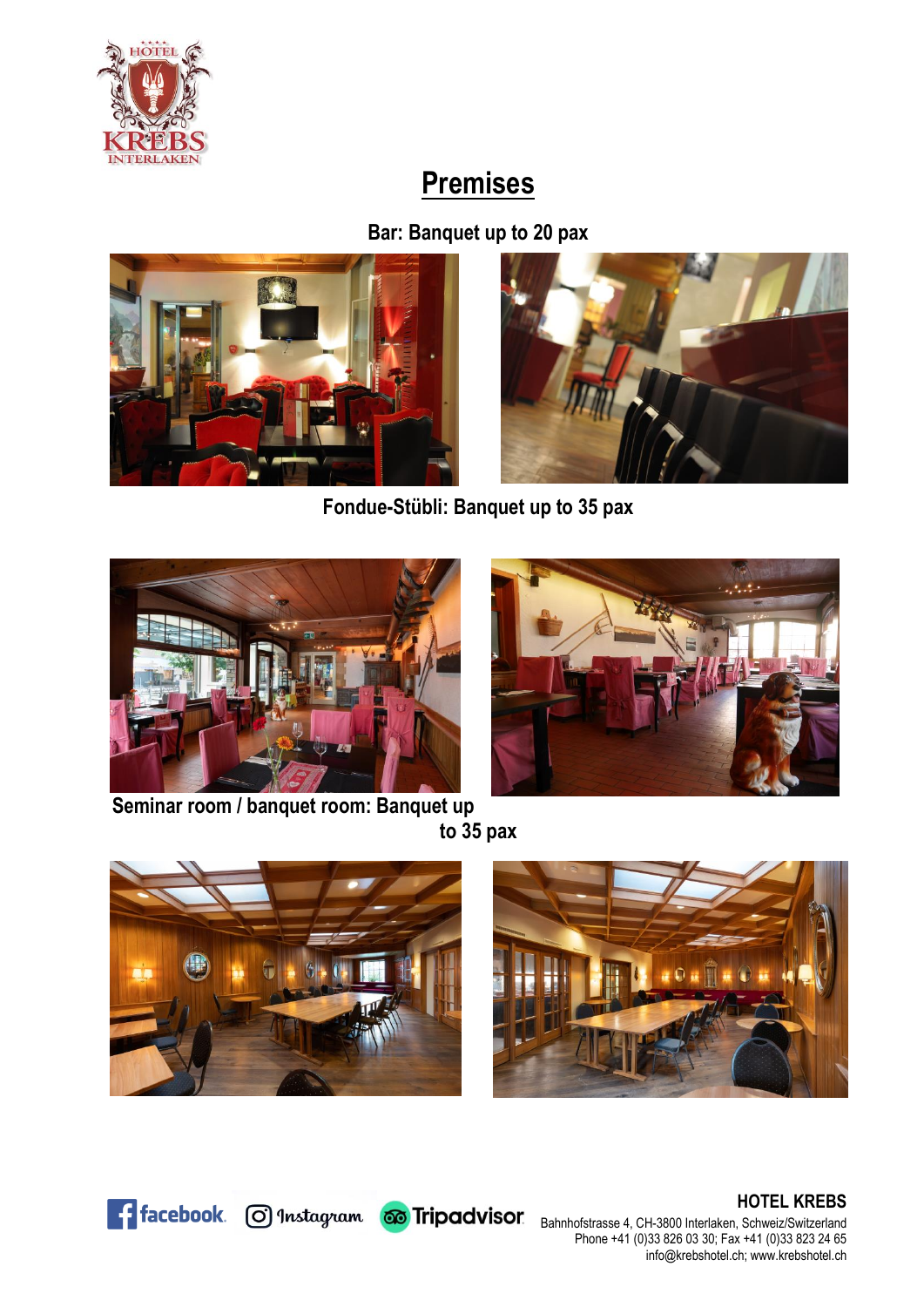

### **Lobby: Banquet up to 20 pax**



**Main Restaurant: Banquet up to 20 pax**





**Wintergarden: Banquet up to 30 pax**





**HOTEL KREBS** Bahnhofstrasse 4, CH-3800 Interlaken, Schweiz/Switzerland Phone +41 (0)33 826 03 30; Fax +41 (0)33 823 24 65 [info@krebshotel.ch;](mailto:info@krebshotel.ch) www.krebshotel.ch



**Fi** facebook. @ Instagram @ Tripadvisor.